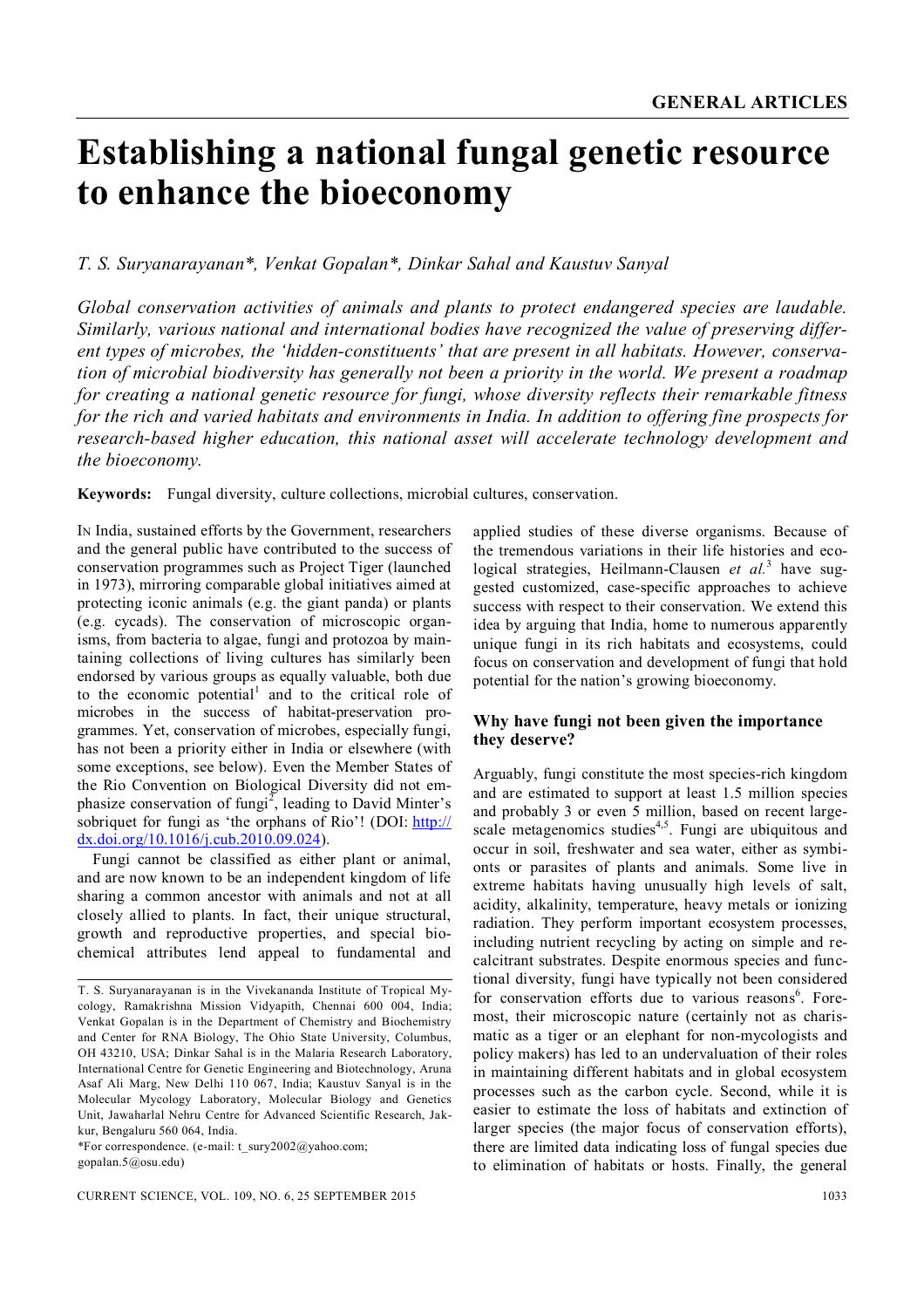### GENERAL ARTICLES

negative perception is that fungi cause either disease or spoilage of food and materials. This is partly due to the fact that even the few papers in conservation-centric journals that deal with the role of fungi focus on their roles as pathogens rather than their vital contributions to new technologies or all four categories of ecosystem service as recognized by the Millennium Ecosystem Assessment<sup>2,3,7</sup> (e.g. aiding the roots of a plant to acquire soil N and P).

## **Why study fungi?**

Microbial resources can be employed to address many of the current global challenges pertaining to health, food, energy and environment. Being one of the most ancient eukaryotes to colonize land<sup>8</sup>, fungi have evolved to survive in diverse ecological niches with varying growth conditions. Such remarkable ecological fitness, the basis of their competitive edge, is partly due to phenotypic versatility, which in turn stems from genetic variability attributable to genetically different nuclei in their mycelia<sup>9</sup> and acquisition of novel genes through inter- and intra-kingdom gene transfers $10,11$ . Such fungal diversity offers fine prospects for scientific exploration, manpower training and industrial exploitation. In fact, this contention is supported by research on endophytes conducted over the last two decades by the Vivekananda Institute of Tropical Mycology (VINSTROM), a research institute in southern India.

Endophytes infect plants but do not cause any disease in them. VINSTROM has about 1000 endophyte cultures, which were isolated from trees of Mudumalai forest in the Western Ghats, plants of Arunachal Pradesh, mangrove trees of Pichavaram in Tamil Nadu, and marine algae/ seagrasses of the coast of Tamil Nadu. VINSTROM's global research collaborations have uncovered the biotechnological potential of some of these cultures. Endophytic fungi elaborate anticancer metabolites and plant-growth regulators<sup>12</sup>, antimalarial metabolites<sup>13</sup>, antialgal, antifungal, antibacterial and insecticidal metabolites, and novel enzymes for an array of industries $14-19$ . If VINSTROM, a small laboratory with minimum resources and a singular focus on one ecological group of fungi (endophytes), could identify several fungal candidates with potentially exploitable traits, a more concerted nationwide effort could be expected to identify unprecedented numbers of fungi with desirable characteristics.

#### **Why another fungal culture collection centre in India?**

India has many biodiversity hot spots and supports a remarkable range of ecosystems, including diverse types of forests, grasslands, wetlands, deserts and mangrove ecosystems (coastal and marine) from sea-level to some of the world's highest mountain ranges. India's biodiversity is largely unknown, as exemplified by periodic discoveries even of new plant and animal species $20,21$ . Knowledge of the country's biodiversity offers a route to build national bioassets.

About 75% of the industrially used enzymes come from merely five genera of fungi<sup>22</sup>, reflecting a phylogenetic bias in those exploited to date. Most of the roughly 120,000 named fungi have never been assessed for potentially exploitable properties; and that 120,000 is at most 7% of all predicted fungi. As the richness of fungal species increases towards the equator<sup>23</sup>, the tropics can be expected to harbour most of the predicted but unknown fungal diversity – thus, the diverse ecosystems of India offer an enormous potential for bioprospecting.

It is therefore pertinent to consider the extent to which the mycological infrastructure in India is equipped to support the exploitation of the native fungi of the country<sup>24</sup>. Approximately 27,500 species of fungi are known from India, many of which have not been reported from any other country. This total included 15,500 species on plant litter, 327 on herbivore dung and 450 endophytic fungi<sup>25</sup>. Despite the pioneering efforts of C. V. Subramaninan<sup>26</sup>, a mycologist who championed the *ex situ* conservation of fungi in India, a minority, sadly are preserved as living cultures that can be made available for screening for exploitable attributes. The principal collections of living fungi of India are: the National Fungus Culture Collection of India (NFCCI), Pune, with about 2800 strains of diverse groups of fungi (http://nfcci. aripune.org/about us.php); the Microbial Type Culture Collection and Gene Bank (MTCC), Chandigarh, has some fungi amongst its over 9000 cultures but focuses on bacteria, yeasts and plasmids (http://mtcc.imtech.res.in/ aboutmtcc.php); and the National Bureau of Agriculturally Important Microorganisms (NBAIM) has 700 species belonging to 250 genera of fungi. In contrast, 30,000 fungal cultures are maintained in the UK National Collection of Fungus Cultures<sup>1</sup> and 50,000 by the CBS/KNAW Fungal Biodiversity Centre in the Netherlands (http://www. cbs.knaw.nl/index.php/collection). Developing the living fungal biodiversity maintained in Indian collections towards these levels is a major undertaking, but one which merits serious consideration in view of the long-term benefits that can accrue through innovations in education, research and industry. Such centres are also able to provide training to staff in drug discovery and other bioprospecting companies to empower them to develop their business. As a step towards this goal, we propose building the Fungal Genetic Resource of India (FUNGEN), an initiative whose scope and mission exceeds that of a conventional repository. Unlike the conventional repositories which house taxonomy-based collections of cultures, FUNGEN would focus on a trait (phenotype)-centred collection<sup>27</sup>. Moreover, the development, planning and implementation of FUNGEN are expected to exploit an unusual alliance of multiple stakeholders in our society.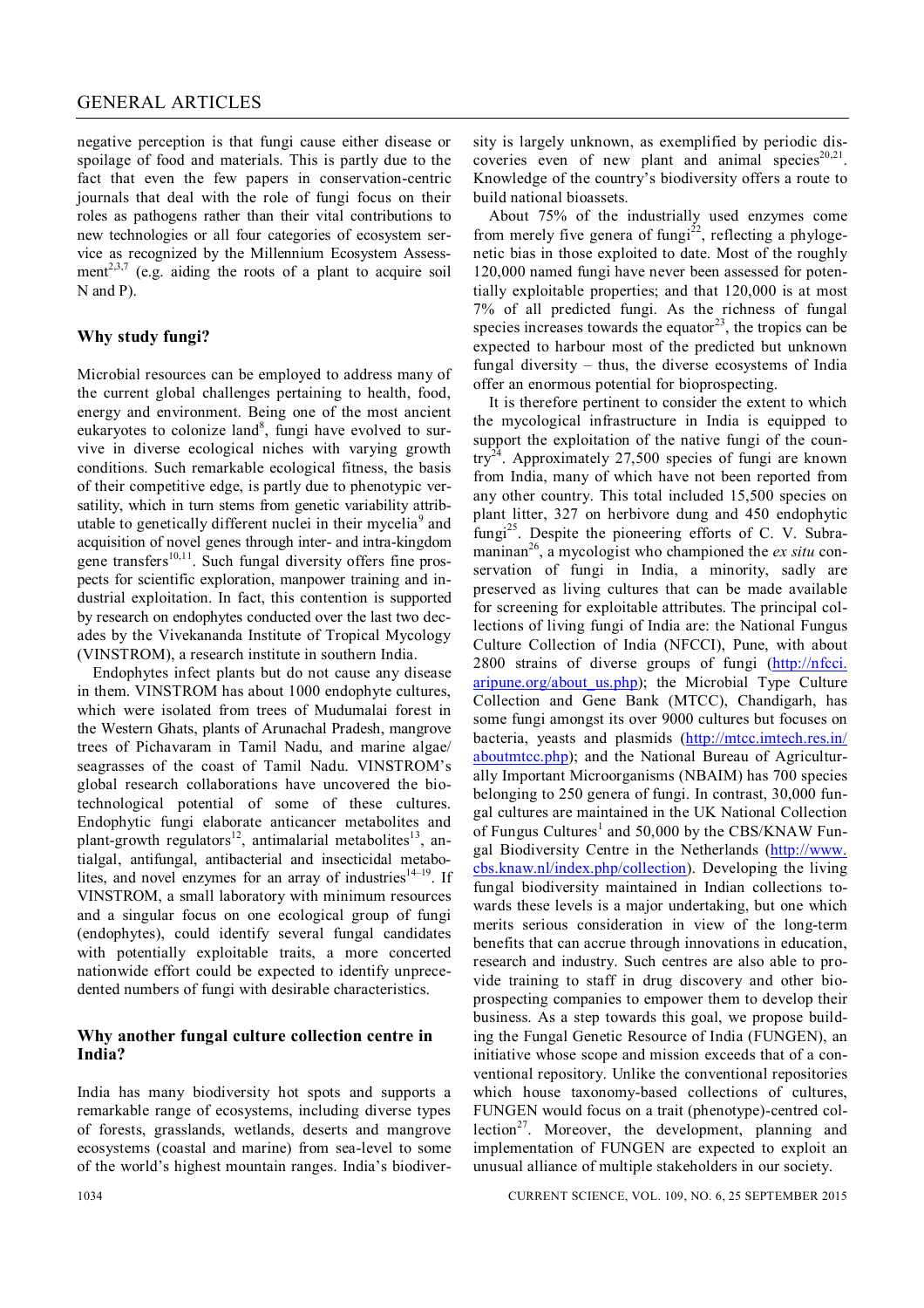

**Figure 1.** Crowdsourcing model to build a national microbial repository (reproduced with permission from Suryanarayanan and Gopalan<sup>28</sup>).

#### **What is the operational scope of FUNGEN?**

Foremost, FUNGEN's mission will adhere to the guidelines set forth by the World Federation of Culture Collections (WFCC), a global monitor of collection standards and practices. The overarching goal of FUNGEN will be to harness the technological potential associated with the fungal biodiversity in the less-studied habitats of India, using a crowdsourcing model that exploits a collaborative network of educational institutions, national research institutes and industries<sup>28</sup> (Figure 1). Skill development and curricular enhancement in different parts of the country should be a high priority of FUNGEN; human resources development in the various processes involved such as isolation, culturing and identification of fungi, molecular techniques and screening organisms for specific bioactivities will add a heuristic approach to higher education.

As to fungal biodiversity, sampling priorities will be guided by Suryanarayanan and Hawksworth<sup>29</sup>, who have identified many of the little explored and extreme habitats in which fungi may be found: corals, sponges, deep-sea sediments, resins, gums, soils (alkaline, acidic, hypersaline, contaminated with heavy metals), on and in insects, in the gut and dung of wild animals, plant roots and shoots, lichen, etc. These sources will be studied in collaboration with industrial partners within the framework of research objectives to identify: (i) fungal compounds effective against drug-resistant *Plasmodium falciparum* or *Mycobacterium tuberculosis*, nosocomial infectioncausing yeasts, crop pests and pathogens, and (ii) enzymes for clinical therapy and for industry (e.g. plant biomass-deconstruction, bioremediation and enzymes active at high temperatures/salinity and low pH). This list is preliminary and would be developed in consultation according to industrial or societal needs.

#### **How will FUNGEN be operated?**

For any collection centre, several operational possibilities exist. Therefore, the following proposal for FUNGEN should only be considered as a starting point for discussions, which we expect will include consultations with directors of NFCCI, MTCC and NBAIM. Clearly, FUNGEN should ideally be physically located in one of the major cities with excellent infrastructure and skilled manpower. The management team could consist of a director with a long-standing record of leadership and scientific accomplishments in mycology, and assisted by two senior personnel with complementary expertise in educational outreach and industrial liaison. Several staff scientists (M S, Ph D level) will be needed to perform distinct functions: isolation of fungi from challenging sources, design of high-throughput screening methods for bioactives and enzymes, maintenance of fungal cultures submitted from different locations and associated informatics (a searchable database of fungi, including name, location, key attributes, registry of personnel involved; fungal genome sequences, etc.), development of teaching kits and training of college/university instructors. Appropriate administrative support will be essential to keep the centre running smoothly.

While FUNGEN will seek to identify strains with valuable properties and work actively with industry and national institutes, it will be greatly aided by a crowdsourcing effort to rapidly build this national fungal repository<sup>28</sup> (Figure 2). The plan envisions the recruitment of B Sc/M Sc students in colleges to participate in this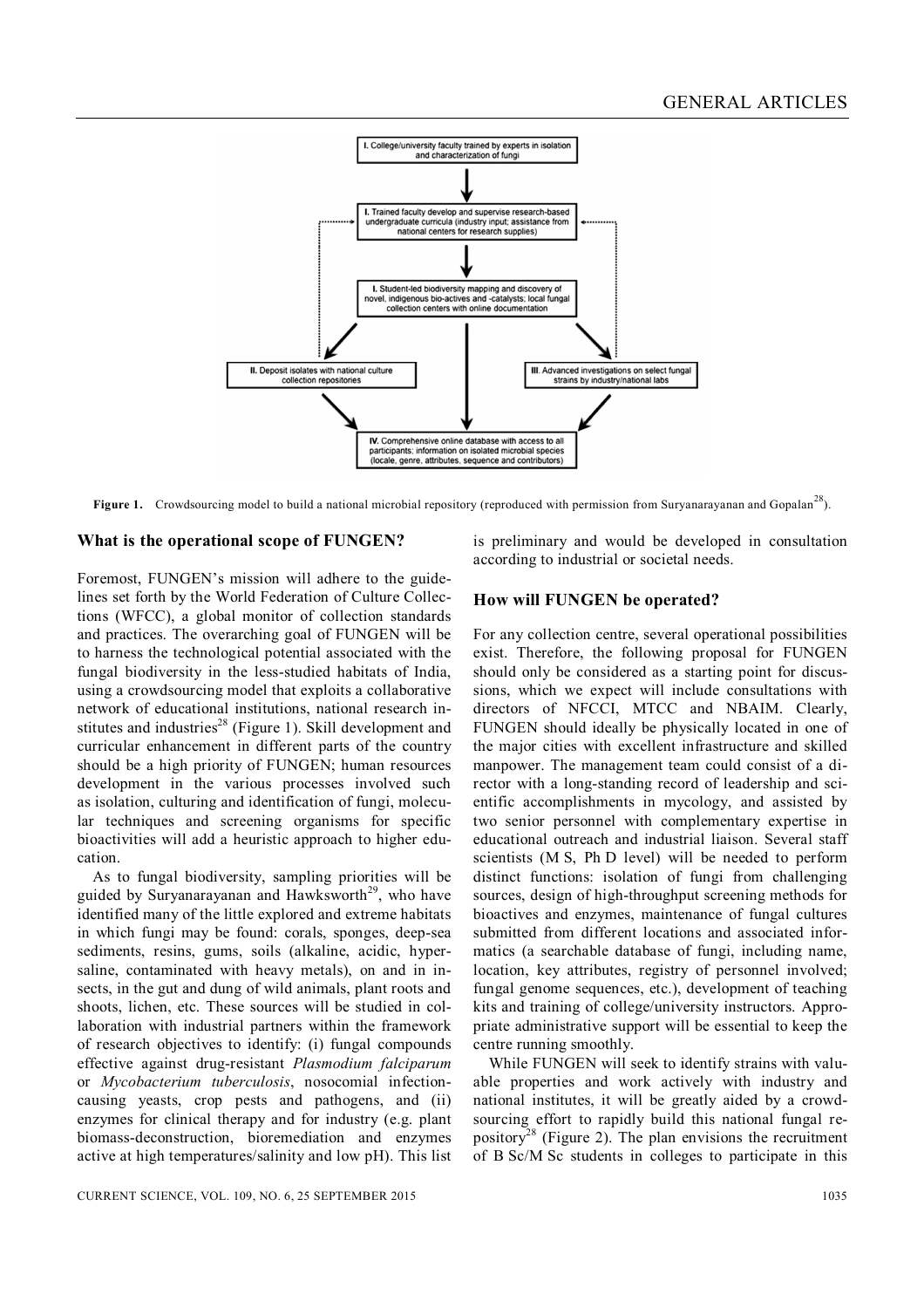

**Figure 2.** Framework for the overall functioning of FUNGEN.

national initiative while experiencing first-hand the execution of a research project and the excitement of scientific discovery. FUNGEN has two critical roles to play in this regard. First, it will train college faculty in isolation, testing and culturing of fungi from different habitats. For example, students in Andaman Islands, West Bengal, Rajasthan and Kerala could be involved in isolating fungi from the Andaman Sea, Sunderban mangroves, soils of the Thar Desert, and endophytes or litter fungi from near the Silent Valley respectively. Second, although each of the participating colleges can serve as a mini-collection centre's, FUNGEN will obtain each isolate and provide an accession number. FUNGEN will initially parse these collections not by taxonomic identification but by the rapid biodiversity assessment method $30$  that uses culture and morphological characteristics. Unique isolates will be maintained for subsequent taxonomic and molecular characterization and inclusion in the central inventory.

Involvement of such multiple mini-centres of collection ensures rapid build-up of cultures and provides solutions to several logistical problems related to transfer of material in a timely fashion. More importantly, it also allows a certain degree of pride and ownership for the 'crowdsourcing' students in each region. Of course, there are challenges imposed by geography and the absolute need for uniformity in training while maintaining rigour in scientific pursuits. FUNGEN could share its training responsibilities with NFCCI and MTCC, with each serving as a regional training centre; if so, the future location of FUNGEN should be chosen so as to triangulate the country suitably. For the research-based curricula to be uniform and consistent, FUNGEN will need to develop a centralized framework for professional development of staff, including trainers and for protocols and reagents to be used for fungal isolation. Participant feedback will allow refinement of initial pilots for subsequent iterations.

## **How will FUNGEN be financed?**

The cost for maintaining a culture collection nominally includes those for staff, acquisition and maintenance of strains, data management, utilities and consumables; however, there is no standard financial model suitable for all culture collection centres<sup>1</sup>. A cost-sharing plan involving State and Central governments is needed. All major culture collections have a substantial amount of on-going governmental support, although some income can be expected from culture sales, training, research grants and industrial collaborations. While teacher salaries, travel costs and infrastructure for the crowd sourcing programme logically remain the fiscal responsibilities of the local colleges and their respective State governments, the Central government would need to bear the costs of FUNGEN's core operation. The corporate social responsibility mandates should be expanded to encompass industrial contributions for the creation of such national repositories and for the training of tomorrow's workforce. Once established and as the holdings grow, FUNGEN will also increasingly generate revenue from the sources noted above.

#### **Summary**

The collaboration between a newly created FUNGEN, national laboratories, other culture collection centres, academia and industry has the potential to contribute to overall research and economic development in India. In addition to developing its in-house collections, FUNGEN will also provide a service by integrating a decentralized network of experts, research scholars and existing facilities towards the common objective of fungal collections and usage. An example of what can be discovered by such an enterprise is shown by Liaud *et al.*<sup>31</sup>, who